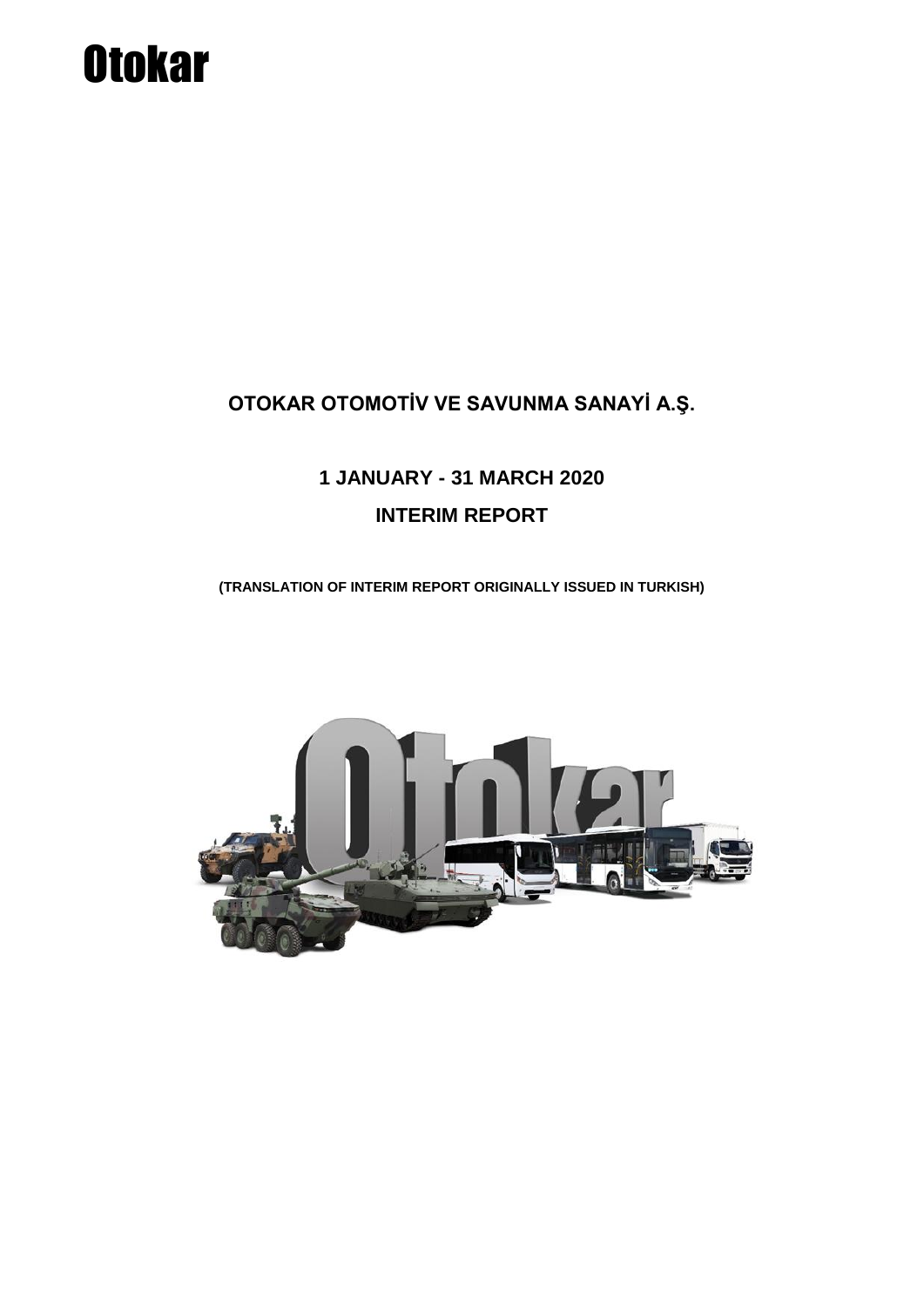# **OTOKAR OTOMOTİV VE SAVUNMA SANAYİ A.Ş. 01.01.2020 - 31.03.2020 INTERIM PERIOD**

#### **INTERIM REPORT**

The consolidated financial statements of our Company reflecting the first quarter of 2020 activities and their results, prepared in accordance with the Turkish Financial Reporting Standards ("TFRS") introduced by the Public Oversight, Accounting and Auditing Standards Authority ("POA") of Turkey and their annexes and interpretations pursuant to the provisions of the Capital Markets Board ("CMB") Communiqué II-14.1 on the Principles of Financial Reporting in Capital Markets ("Communiqué"), are presented to our shareholders and the public.

The members of the Board of Directors appointed at the Ordinary General Assembly Meeting on 16.03.2020 and served the Board during the reporting period are shown below.

#### **BOARD OF DIRECTORS :**

| <b>Name &amp; Lastname</b> | <b>Title</b>                  |
|----------------------------|-------------------------------|
| Yıldırım Ali KOÇ           | Chairman                      |
| Levent CAKIROĞLU           | <b>Vice Chairman</b>          |
| Selin Ayla ÜNVER           | Member                        |
| İsmail Cenk ÇİMEN          | Member                        |
| Ahmet Serdar GÖRGÜÇ        | <b>Member-General Manager</b> |
| Ali İhsan İLKBAHAR         | <b>Independent Member</b>     |
| Ali İhsan KAMANLI          | <b>Independent Member</b>     |
| Kenan GÜVEN                | <b>Independent Member</b>     |

Our Board of Directors started to serve on March 16, 2020 and would be serving until the Ordinary General Assembly Meeting in order to audit 2020 accounts.

Provisions on the Members of the Board of Directors are outlined in Articles 11, 12 and 13 of the Company's Articles of Association and the Turkish Commercial Code provisions.

Following are the committees established under the provisions of the Corporate Governance Communiqué of the Capital Markets Board of Turkey and the information on the board members involved in these committees:

| <b>Committee</b>                                    | <b>Chairman</b>    | <b>Member</b>            |
|-----------------------------------------------------|--------------------|--------------------------|
| <b>Audit Committee</b>                              | Ali İhsan İLKBAHAR | Ali İhsan KAMANLI        |
| <b>Risk Management Committee</b>                    | ' Kenan GÜVEN      | <b>Ismail Cenk CIMEN</b> |
| Corporate Governance Committee   Ali İhsan İLKBAHAR |                    | Levent CAKIROĞLU         |
|                                                     |                    | Hüseyin ODABAŞ           |

The working principles of the committees are available on the Company's website.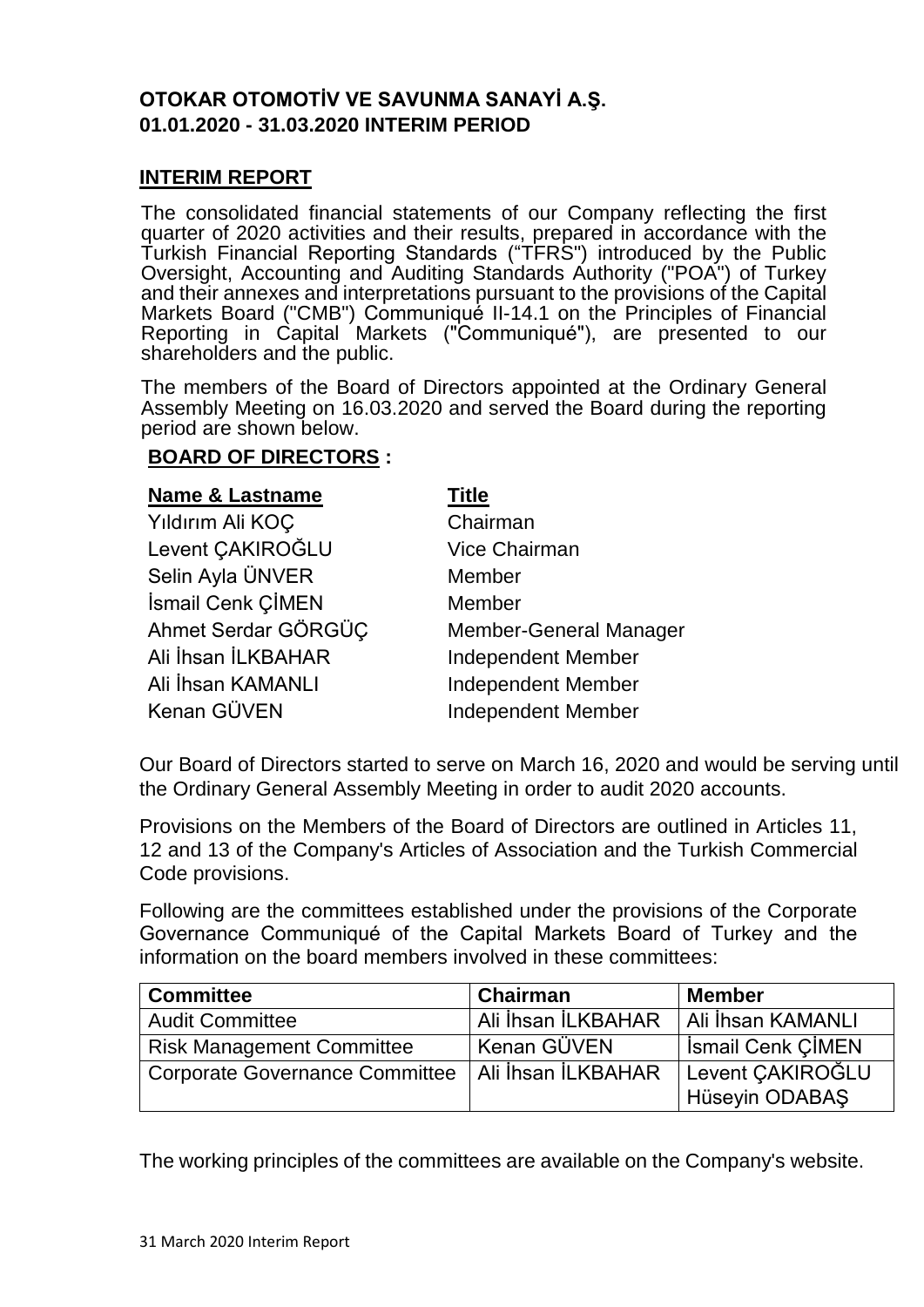# **Partnership and Capital Structure**

As of March 31, 2020, our Company's registered capital ceiling is TL 100 million, and the issued capital is TL 24 million. Following is a list showing shareholders with more than 10% of the Company capital, their shares, and their ratio in our capital:

| <b>Shareholder Title</b> | <b>Share Amount (TL)</b> | Share % |
|--------------------------|--------------------------|---------|
| Koç Holding A.Ş.         | 10.722.750               | 44,68   |
| Ünver Holding A.S.       | 5.954.944                | 24.81   |
| <b>Other</b>             | 7.322.306                | 30,51   |
| <b>Total</b>             | 24.000.000               | 100,00  |

The parent company Koç Holding A.Ş. is controlled by Koç Family and the companies owned by Koç Family. Shareholder, Ünver Holding A.Ş., is controlled by Ünver Family. The balance representing 30.51% of our capital consists of shares with a nominal value of TL 7.322.306, other shareholders and publicly held shares.

Information related to subsidiaries and participations of the Company subject to consolidation is as follows:

| <b>Subsidiaries</b>                            | Country                               | <b>Nature of operation</b> | Area of activity |
|------------------------------------------------|---------------------------------------|----------------------------|------------------|
| Otokar Europe SAS                              | France                                | Sales and Marketing        | Automotive       |
| <b>Otokar Land Systems</b><br>Limited          | <b>United Arab</b><br><b>Emirates</b> | Sales and Marketing        | Automotive       |
| Otokar Europe Filiala<br><b>Bucuresti SRL</b>  | Romania                               | Sales and Marketing        | Automotive       |
| <b>Otokar Central Asia</b><br>Limited          | Kazakhstan                            | Sales and Marketing        | Automotive       |
| <b>Participation</b>                           | <b>Country</b>                        | <b>Nature of operation</b> | Area of activity |
| Al Jasoor Heavy Vehicle<br><b>Industry LLC</b> | <b>United Arab</b><br><b>Emirates</b> | Sales and Marketing        | Automotive       |

Otokar Central Asia Limited is established in November 5, 2019 in Astana International Finance Center (AIFC) which is a region with special status that accepts the principles of British Law in Nur-Sultan, Kazakhstan, in order to organize export activities and increase export sales of Otokar A.Ş. in the region.

Also, the Company's participation Al Jasoor Heavy Vehicle Industry LLC (Al Jasoor) which owns 49% of Otokar Land Systems LLC was established on May 28,2017 in the United Arab Emirates, for the purpose of automotive sales and marketing. Otokar Land Systems Limited is followed under the section "Investments accounted with equity method" in the financial statements.

# **Amendments to the Articles of Association:**

No amendments were made on the Articles of Association during the Ordinary General Assembly which took place on March 16,2020.

# **Dividends Distributed in the Last Three Years and their Ratios:**

Otokar distributed cash dividends through its issued capital based on the following ratios:

31 March 2020 Interim Report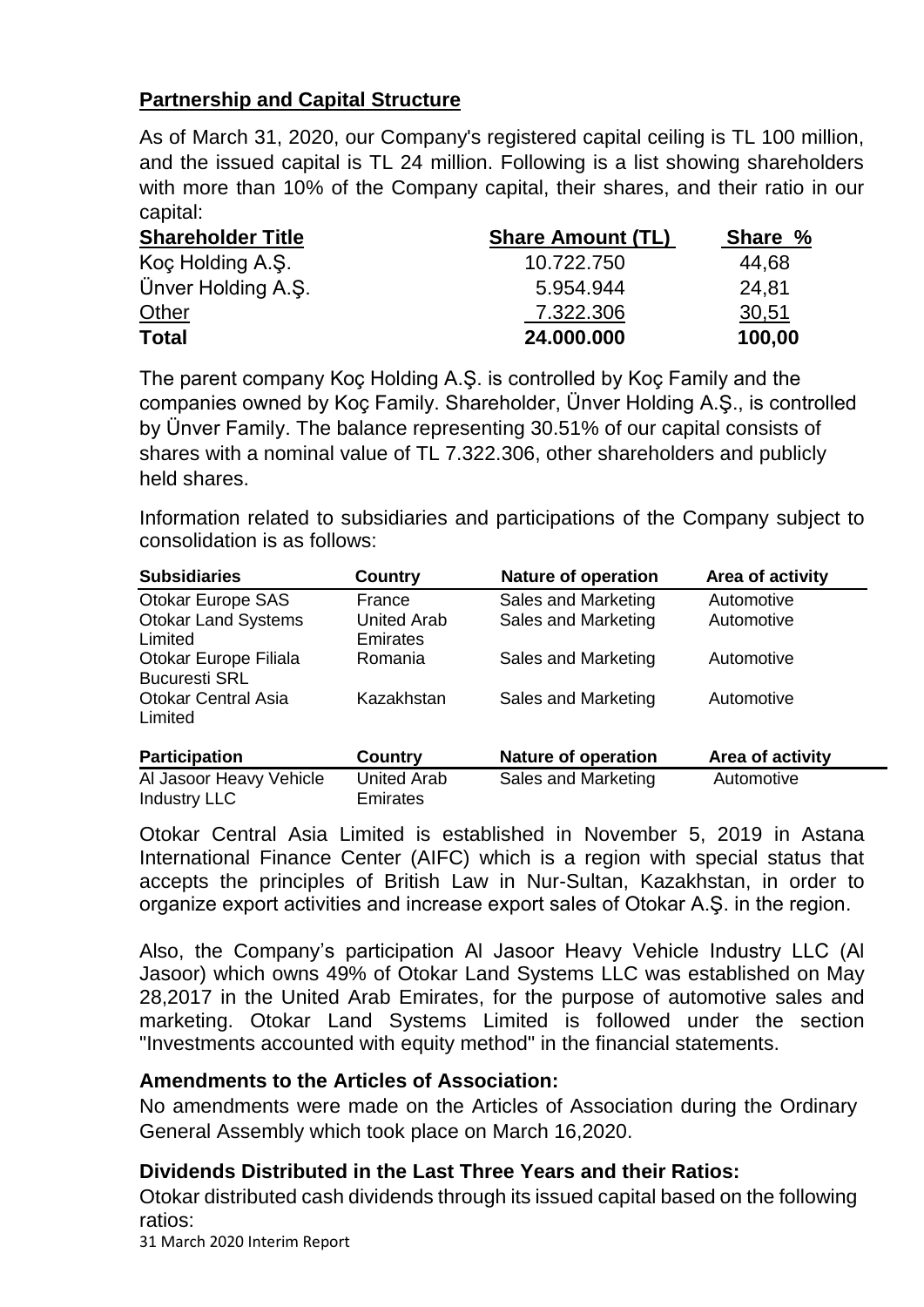| Period | <u>%</u> |
|--------|----------|
| 2017   | 291,67   |
| 2018   | 300,00   |
| 2019   | 833,33   |

The Company made cash payments regarding all the 2019 accounting period dividends to its shareholders on March 23, 2020.

Our shareholders can access the Company's corporate and financial data under the section "Investor Relations" on the website [www.otokar.com](http://www.otokar.com/)

# **AUTOMOTIVE INDUSTRY AND OTOKAR**

Otokar operates in the automotive industry's commercial vehicles segment. Its product range consists of minibuses, midibuses and bus-like vehicles that are preferred for public transportation services and shuttle transportation for the commercial market. On the other hand, it comprises various types of tactical wheeled/tracked military vehicles, and their variants for the defense industry services. In addition, the Company manufactures light trucks under the brand Atlas for the transportation and logistics industry.

# **MARKET – SALES - PRODUCTION**

We can summarize the industry-specific developments in the first quarter of 2020 in line with the OSD (Automotive Manufacturers Association) data as follows:

 Total vehicle production recorded year on year decrease by 6% to 341.136 units in January-March 2020 period, while the automobile production decrease by 2% to 235.199 units. The transportation vehicle market increase by 41% with 128.674 units in the first three months of 2019, while automobile market increase by 45% with 99.630 units compared to first three months of 2019.

In the first quarter of 2020, vehicle segment-based production showed the following developments year on year;

- Light Commercial Vehicles Segment:
	- 12% decrease in minibus 8% increase in midi-bus
	- 14% decrease in pickup
- Heavy Commercial Vehicles Segment;

 1% decrease in bus 14% decrease in large size truck 283% increase in minor size truck

 The imported light commercial vehicle sales recorded 48% year-on-year decrease in the first quarter of 2019, while the domestic light commercial vehicle sales decreased by 43%.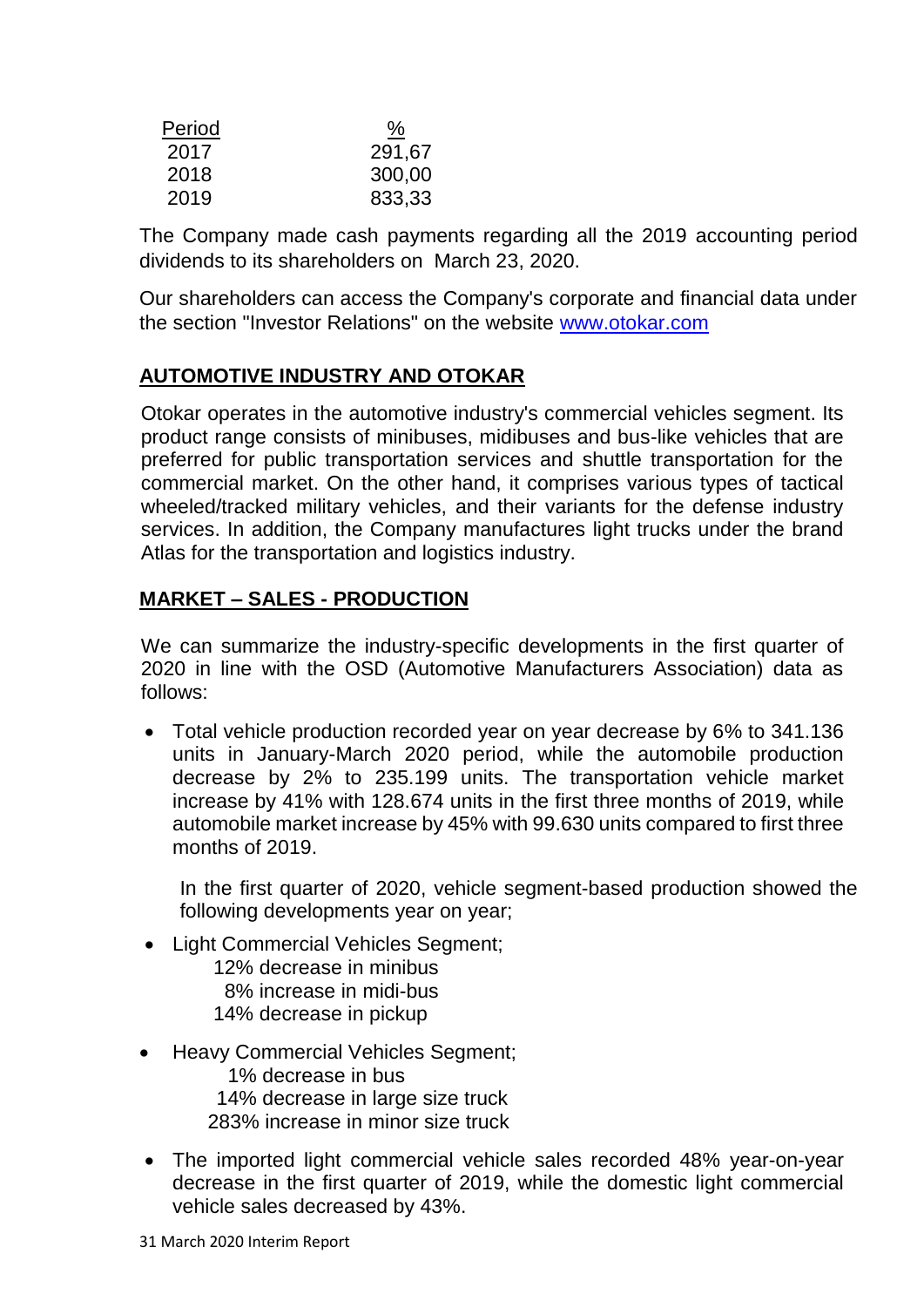The imports had 44% market share in this period.

# **PRODUCTION AND SALES**

Our Company's production and sales figures by product type are presented below in comparison to the figures of the previous year:

|                         | 2020 1Q           |     | 2019 1Q                  |     | <b>Change (Units)</b>                                    |       | Change % |      |
|-------------------------|-------------------|-----|--------------------------|-----|----------------------------------------------------------|-------|----------|------|
|                         | <b>Production</b> |     |                          |     | Sales Production Sales Production Sales Production Sales |       |          |      |
| <b>Small Bus</b>        | 202               | 236 | 151                      | 122 | 51                                                       | 114   | 34       | 93   |
| <b>Bus</b>              | 73                | 109 | 230                      | 297 | (157)                                                    | (188) | (68)     | (63) |
| <b>Armored Vehicles</b> | 44                | 22  | 38                       | 12  | 6                                                        | 10    | 16       | 83   |
| <b>Truck</b>            | -                 | 98  | $\overline{\phantom{0}}$ | 41  | $\,$                                                     | 57    | ۰        | 139  |
|                         |                   |     |                          |     |                                                          |       |          |      |
| <b>TOTAL</b>            | 319               | 465 | 419                      | 472 | (100)                                                    | 7)    | (24)     | '1)  |

According to our consolidated financial statements prepared in line with the relevant legislation,

Our Company's 2020 first quarter revenue increased by 9% compared to same period of last year.

The distribution of our revenues in terms of domestic and international sales, and in comparison to the previous year, is as follows:

|                       | 2020                             | 2019                             |          |
|-----------------------|----------------------------------|----------------------------------|----------|
|                       | (January-March)<br>(Thousand TL) | (January-March)<br>(Thousand TL) | Change % |
| <b>Domestic Sales</b> | 166.534                          | 114.031                          | 46       |
| <b>Export Sales</b>   | 292.255                          | 305.039                          | (4)      |
| <b>TOTAL</b>          | 458.789                          | 419.070                          | 9        |

Our export total sales amounted to USD 48.224 thousand in the first quarter of 2020 (USD 56.770 thousand in the first quarter of 2019) accounting for 64% of the total turnover. (2019 1Q: 73%)

In the first quarter of 2020, our capacity utilization was 10%. (2019: 13%)

Otokar owes its growth to the products of its own design and intellectual property rights, developed through engineering and research development capabilities. Defining its strategies as growing in the defense industry, increasing the share of exports in its turnover expanding on the backdrop of new models, Otokar carries on activities to reach these targets.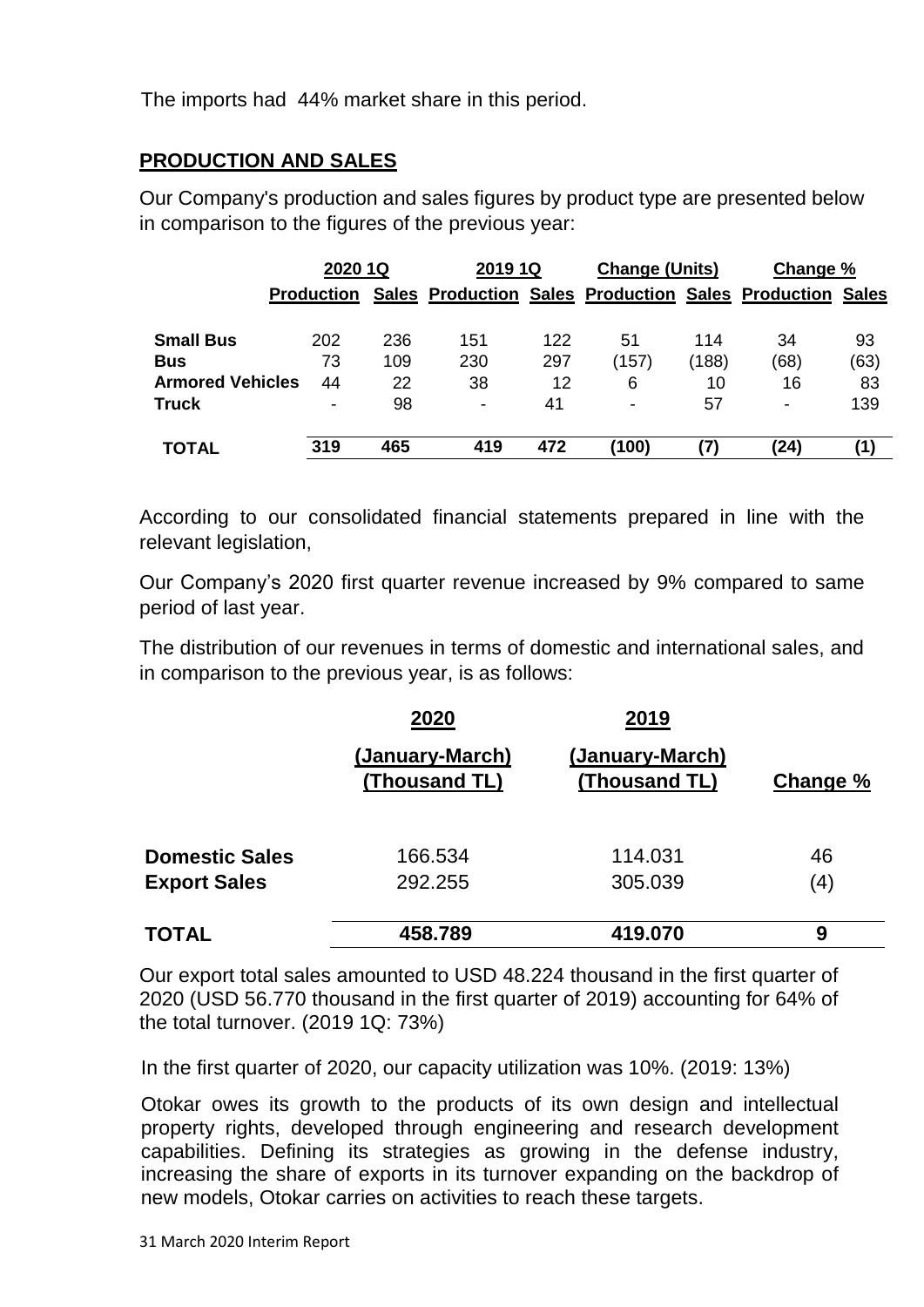# **INVESTMENTS**

The "Otokar R&D Center" investments that started several years ago following a major decision to accelerate research and development with the aim of attaining the rapid growth targeted in vehicles with owned intellectual property rights continued in 2020.

Our Company's total investments amounted to USD 1.1 million in the first quarter of 2020.

# **ADMINISTRATIVE ACTIVITIES**

The names and positions of the Senior Executives of our Company in 2020 are listed below:

| <b>Name &amp; Lastname</b> | <b>Title</b>                                                       |            |  |  |
|----------------------------|--------------------------------------------------------------------|------------|--|--|
| Ahmet Serdar GÖRGÜÇ        | <b>General Manager</b>                                             |            |  |  |
| Hüseyin ODABAŞ             | <b>Assistant General Manager-Finance</b>                           |            |  |  |
| Uğur Sedef VEHBİ           | Assistant General Manager-Military Vehicles Marketing<br>and Sales |            |  |  |
| Hasan Basri AKGÜL          | Assistant General Manager-Domestic Sales and Marketing             |            |  |  |
| End of the period          | 31.03.2020                                                         | 31.12.2019 |  |  |
| <b>Office Employee</b>     | 690                                                                | 676        |  |  |
| <b>Field Employee</b>      | 1.304                                                              | 1.281      |  |  |
| <b>Total</b>               | 1.994                                                              | 1.957      |  |  |

Our Company is subject to the Collective Labor Agreement signed between the Turkish Metal Workers Union and MESS (Turkish Employers' Association of Metal Industries) on January 29, 2020, and which came into force as of September 1, 2019.

Our Company has agreed to comply with the Principles of Corporate Governance issued by the Capital Markets Board, and to undertake the necessary amendments in line with changing conditions. Otokar has been rated by SAHA Kurumsal Yönetim ve Kredi Derecelendirme Hizmetleri A.Ş. in accordance with CMB's (Capital Markets Board) Communiqué on "The Principles Regarding Rating Activity in Capital Markets and Rating Agencies", and pertaining to rating the compliance of corporations listed on the BIST (previously the ISE - Istanbul Stock Exchange), with the Principles of Corporate Governance. The "Corporate Governance Rating Report" can be found at [www.otokar.com](http://www.otokar.com/)

Our Company's Corporate Governance Rating rose from 94.02 (9.40) in 2019 to 94.67 (9.47) in 2020.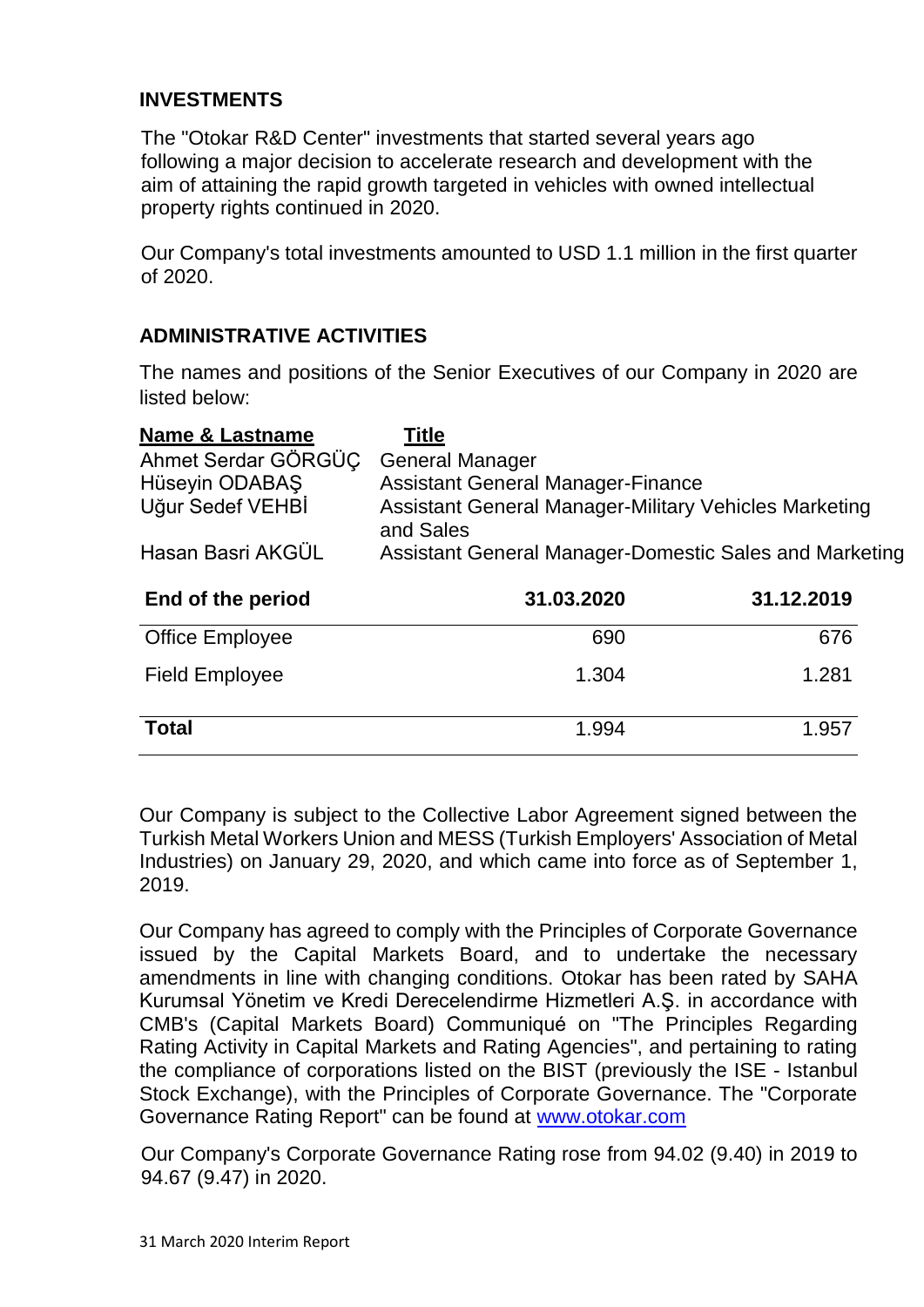Aiming at continually improving the value added to the society and contributing more to building a better future, the Company's activities in social, economic and ethical dimensions have been detailed in the 2018 Otokar Sustainability Report, which can be accessed on the corporate website [www.otokar.com](http://www.otokar.com/)

# **FINANCIAL RESULTS**

Our Company presents to the public its 2020 first quarter consolidated financial statements, which have been prepared in accordance with the Turkish Financial Reporting Standards (TFRS) that were implemented by the Public Oversight Accounting and Auditing Standards Authority (POA) pursuant to Capital Markets Board's (CMB) "Communiqué on the Principles of Financial Reporting in Capital Markets", numbered II-14.1. Appendices and comments related to these standards were also considered in preparing consolidated condensed financial statements.

The financial tables, notes, and ratios showing the results of our activities in the first quarter of 2020 are also presented for your information.

The consolidated revenues of our company as of March 31, 2020 totaled TL 458.789 thousand while gross profit totaled TL 150.485 thousand.

Pursuant to CMB regulations and according to consolidated financial statements prepared in accordance with Turkish Financial Reporting Standards, the Company has posted a profit of TL 17.506 thousand before tax, and a net profit of TL 22.307 thousand in the first quarter of 2020.